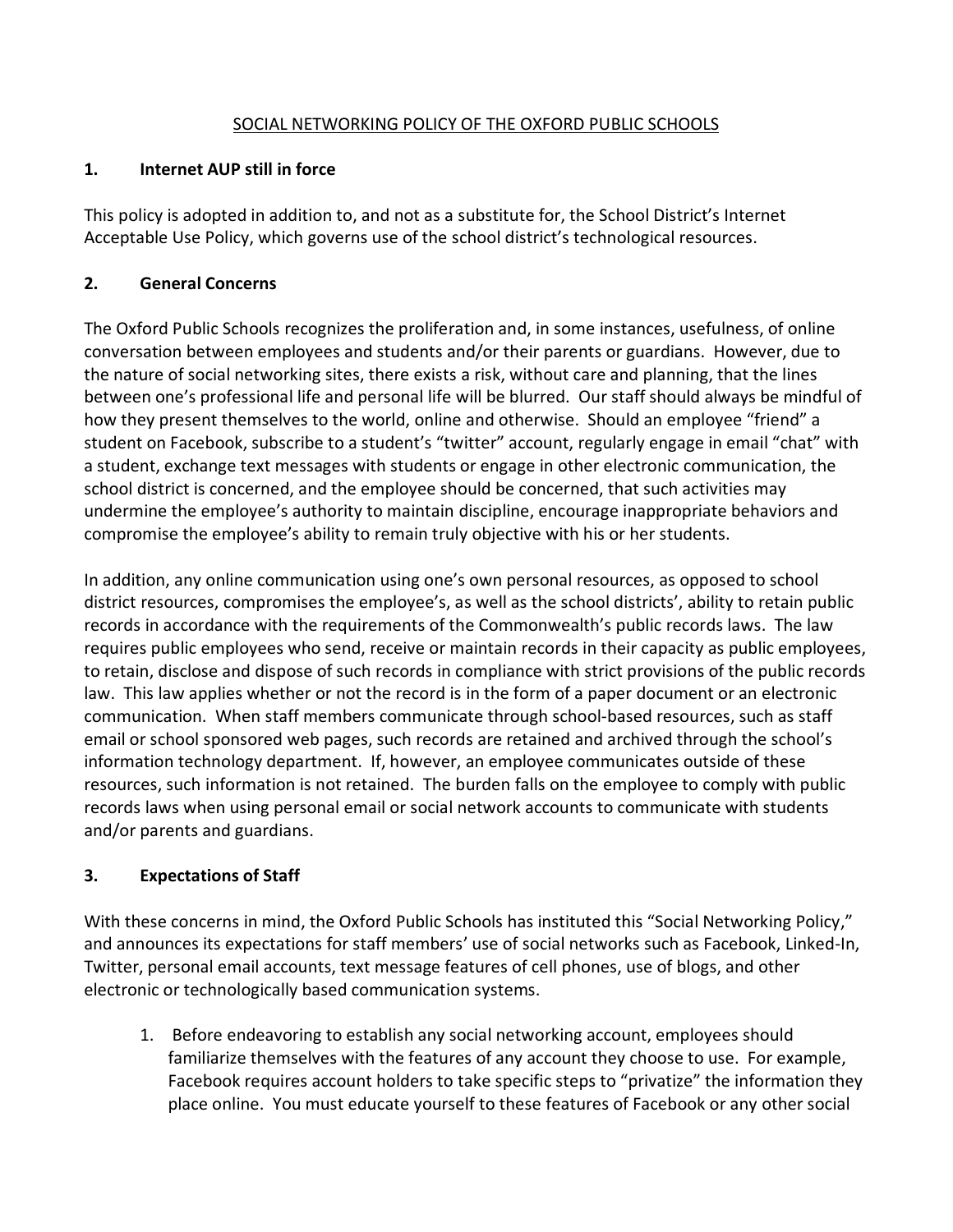networking site you select. You will be responsible should any information you intended to be "private" becomes "public" due to your own ignorance of the features of the social network you have decided to use or your failure to properly use such features.

- 2. You must also know that any information you share privately with a recipient could be redistributed by such recipient, without your knowledge or consent. The same principles you apply to in-person communication should be applied to online conversation: use discretion, and do not place your trust in individuals who have not proven themselves trustworthy. In essence, nothing you post online is ever truly "private."
- 3. The school district expects you to keep the line between your professional life and your personal life clearly drawn at all times. There is no reason why this cannot be done, even in light of the proliferation of social networking sites. All that is required is some forethought before using social networking for both your professional and personal life, to be sure that these lines never become blurred. For example, if the district does not maintain a web portal for staff to communicate outside of school hours as necessary with students and families, and an employee wishes to establish a Facebook or personal email account through which he or she will communicate with students, he or she should establish a Facebook identity and email identity that is separate from his/her "personal" Facebook identity or personal email account. He/she should only use his/her educational Facebook account or educational email account to communicate with students and/or parents and guardians on matters directly related to education. The "friends" associated with such educational Facebook account should only be members of the educational community, such as administrators, employees, students, and parents of such students. It is strongly recommended that employees will reject friend requests from individuals who do not fit into any of these categories.
- 4. At all times, and in the use of any form of communications, staff members will always adhere to student privacy rights and the rights of employees to have their personnel and medical information kept confidential. Information that is protected by law from disclosure to third parties will not be communicated online in a way that unreasonably exposes such information to retrieval by those third parties. For example, through an education Facebook account, an employee may not post confidential student information on the "wall", the "information" section, or through any part of that Facebook account that would be accessible to other of the Employee's Facebook "friends" associated with that account. If an employee wishes to communicate privately with a student through the educational Facebook account, such communication shall be conveyed only through the private email/message feature of Facebook, so that only the student may view the message and respond to it.
- 5. Employees are encouraged to communicate with students and parents on educational matters only, and only through school-based resources, such as school-provided email or web portal accounts. Use of one's personal email account or social networking account to discuss school business with students and parents is discouraged. It should be noted that,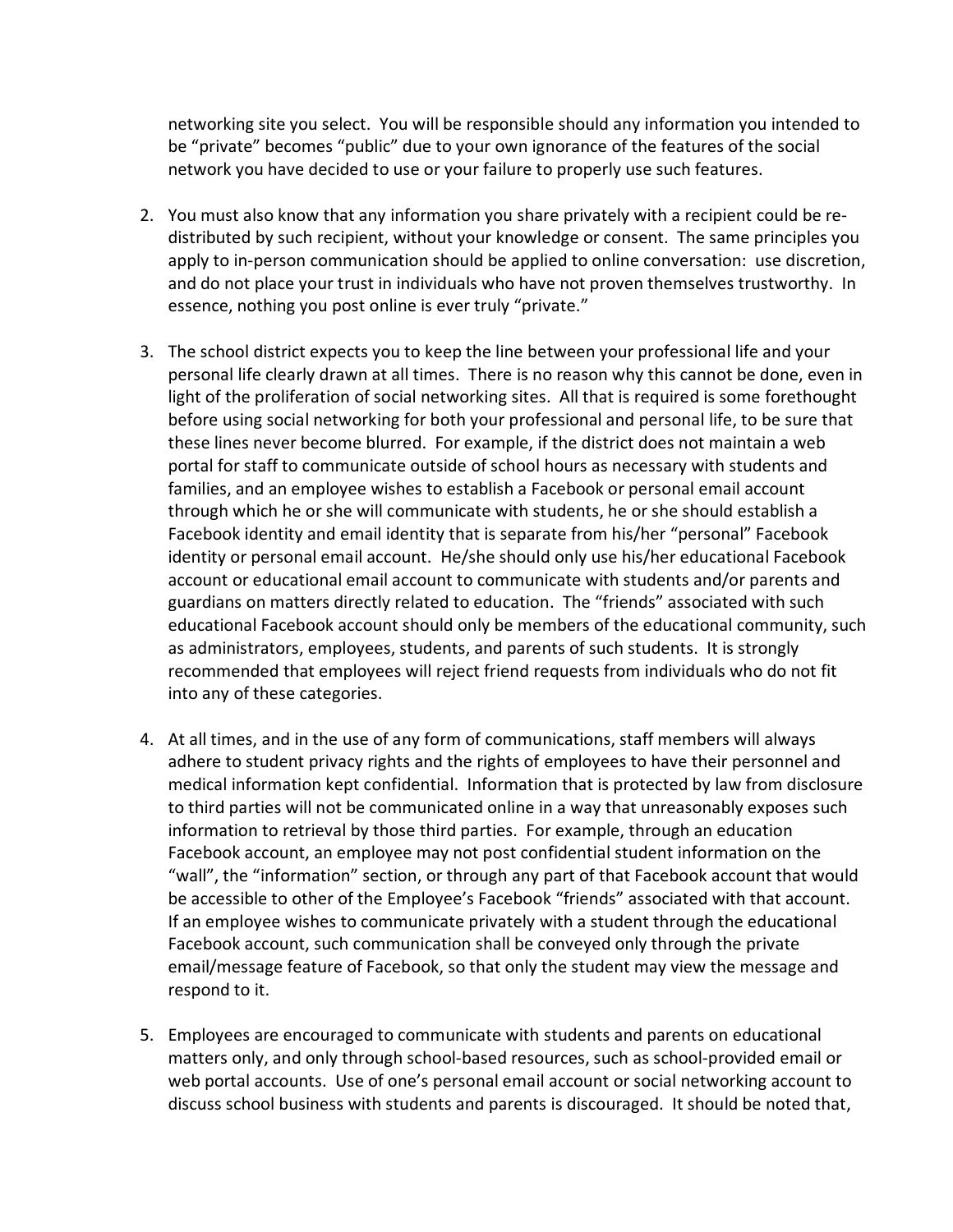just because an employee uses his/her personal email as opposed to school email account, this does not shield such email from the provisions of the public records law or from discovery in litigation. It only prevents the archiving of such messages through the school district's automatic email archiving system. We again remind employees that information sent or received by them, even through personal email or social network accounts that are related to their capacity as a school employee, are still subject to public records retention, exemption and disclosure requirements."

- 6. If an employee conveys school related messages to students and parents on his/her private account, he/she should save such email or any communication conveyed through a social networking site, or print and save a paper copy of such email or other online communication, and file it, and regard its privacy, as he/she would any other document concerning that student. The employee should forward copies of any such emails or online communications to his or her school based email account so that it can be properly retained and archived in compliance with the requirements of the public records law. Any document created or received by a public employee in his or her capacity as such is subject to retention, and perhaps disclosure under the public records law.
- 7. No matter what medium of communication an employee selects, he/she should adhere to appropriate employee/student boundaries. You are a role model, not a student's friend, and you should always conduct yourself in accordance with this understanding.
- 8. This policy is not intended to infringe upon an employee's right to speak publicly on matters of public concern, or to communicate with fellow members of their union on workplace issues, so long as such communication adheres to appropriate time, place and manner restrictions and does not interfere with the performance of your job duties. However, when you speak via social networking sites or tools on matters concerning your work, you are speaking as an employee and not as a citizen, restrictions may be placed upon your freedom to express yourself. Those restrictions are intended to preserve student confidentiality, maintain your status as an employee who should command and receive the respect of students, be able to maintain order and discipline in your classroom, and remain objective with respect to your students.
- 9. Employees are discouraged from using home telephones, personal cell phones, personal email accounts and personal Facebook accounts to communicate with students. Your communications with students, even if you do not use school resources for such communications, are within the jurisdiction of the school district to monitor as they arise out of your position as an employee. Any conduct, whether online or not, that reflects poorly upon the school district or consists of inappropriate behavior on the part of a staff member, may expose an employee to discipline up to and including discharge. Even if you are not using a school telephone, computer, classroom or the like to engage in contact with a student that such contact is not outside of the school district's authority to take appropriate disciplinary action. If your behavior is inappropriate, undermines your authority to instruct or maintain control and discipline with students, compromises your